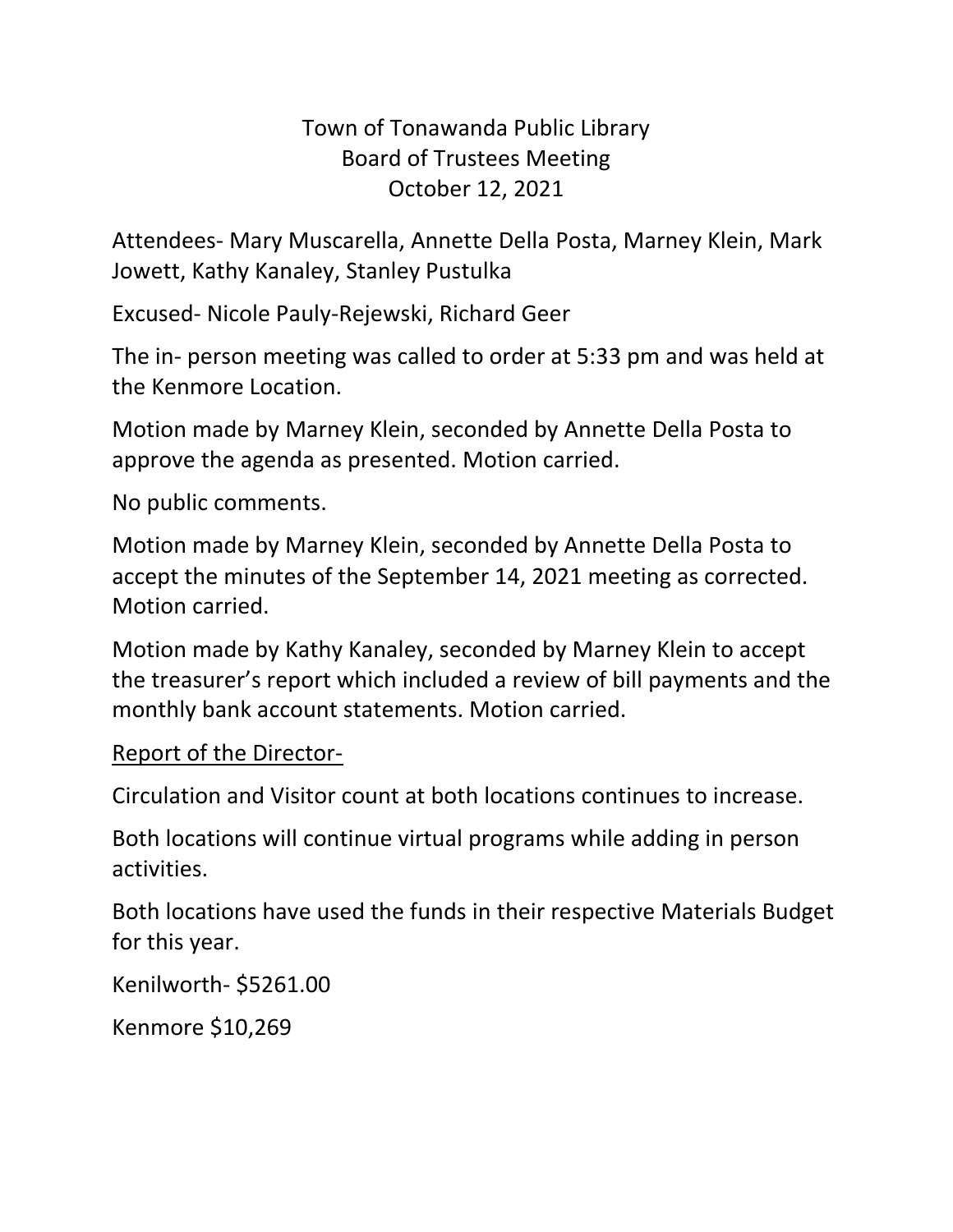Total new library cards issued-

Kenilworth 21- 16 adults, 5 children

Kenmore- 73- 54 adult, 19 children

There was a Friends of the Library book sale from 9/30/21-10/2/21 at Kenmore Middle. They made approximately \$2500.00. They will now be holding a sale every Saturday at Kenmore Middle School from 10am  $-12:00.$ 

Some of the furniture ordered under the Facility Improvement initiative has been received.

The Kenmore parking lot needs to be restriped. The Town has ordered the paint and the project is on their agenda.

We have received a partial payment of \$2,500 from the Special Legislative project money (\$10,000 Total) from former Assemblyman Robin Schimminger's office. Money will be used for glass-walled study rooms at the Kenmore Library.

We are still waiting for an additional quote for the outdoor sign at the Kenilworth library.

## Old Business-

We are still waiting for a response from Central on the FOIL Policy.

Mary, Marney and Mark will be meeting to work on the Libraries Long Range Plan.

New Business-

The Board reviewed the Bulletin Board policy, which was last reviewed on October 13, 2020. No changes were made. Motion made by Kathy Kanaley to approve policy as is. Annette Della Posta seconded. Motion passed.